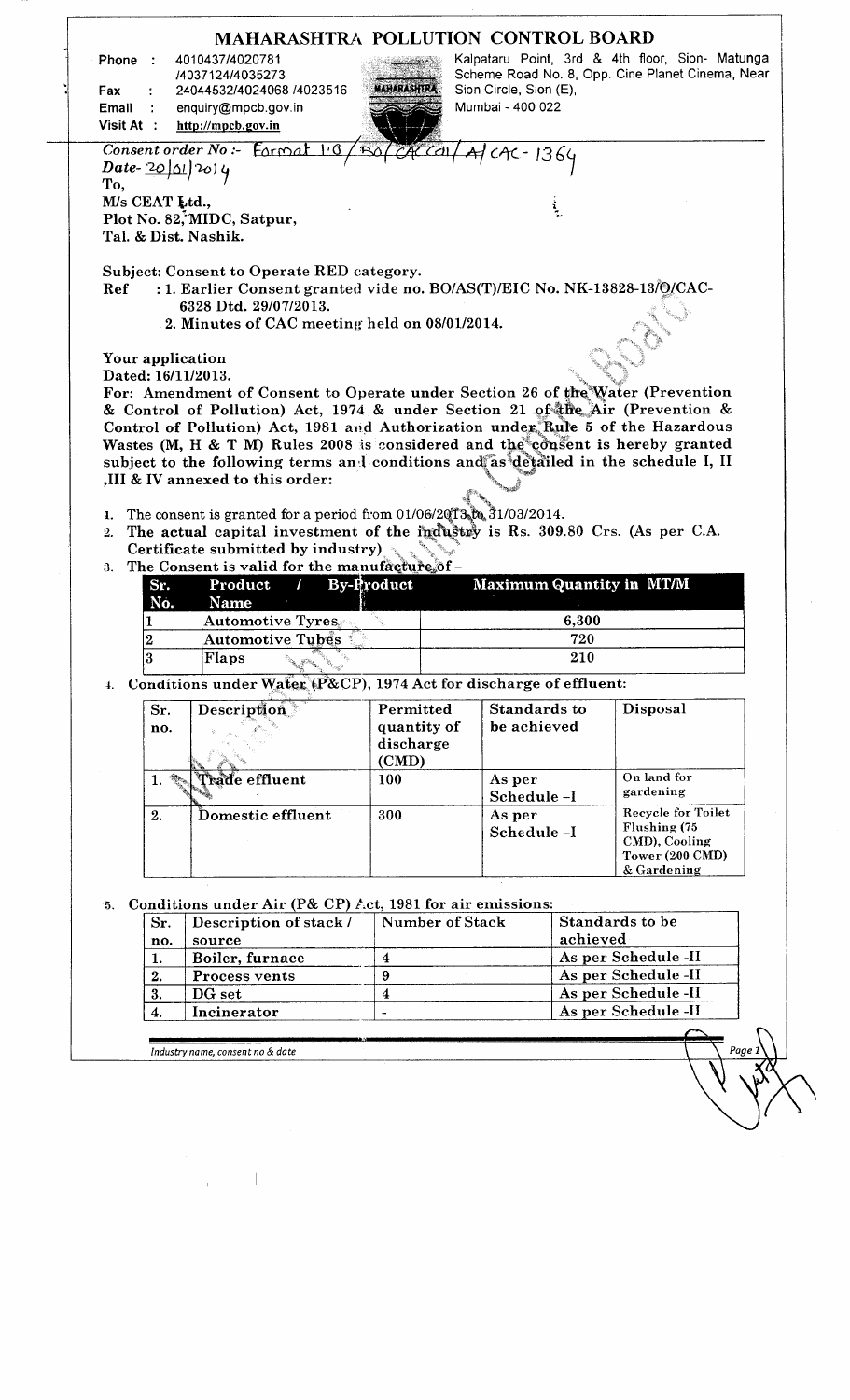**6. Conditions under Hazardous Waste (MH & TM) Rules, 2008 for treatment and disposal of hazardous waste:**

| Sr.<br>No.              | <b>Type Of Waste</b>                                         | Category   | Quantity | <b>UOM</b> | <b>Treatment</b> | <b>Disposal</b>                             |  |
|-------------------------|--------------------------------------------------------------|------------|----------|------------|------------------|---------------------------------------------|--|
|                         | Used/spent oil                                               | 5.1        | 180      | MT/A       |                  | <b>CPCB</b> Auth.<br>Recycler               |  |
| $\mathbf{2}$            | Waste/residue<br>containing oil                              | 5.2        | 28       | MT/A       |                  | <b>CHWTSDF</b>                              |  |
| 3                       | Chemical containing resid<br>from decontamination            | 33.1<br>٠. | 120      | MT/A       |                  | <b>CHWTSDF</b>                              |  |
| $\overline{\mathbf{4}}$ | Discarded containers/<br><b>Barrels</b>                      | 33.3       | 19,188   | $N$ os./A  |                  | Auth. Recycler                              |  |
|                         | Liners/empty bags                                            |            | 37,424   | $N$ os./A  |                  | Sale to Scrap<br>dealer                     |  |
| 5                       | Toxic metal containing<br>residue from water<br>purification | 34.2       | 24       | MT/A       |                  | <b>CHWTSDF</b><br>أعرباه<br><b>ANTISCHE</b> |  |

## **7. Conditions under Non Hazardous and disposal of non hazardou's.waste:**

| Sr. No.      | Type of Waste                                                         | Quantity          | Treatment  | Disposal Method and its<br>destination |  |
|--------------|-----------------------------------------------------------------------|-------------------|------------|----------------------------------------|--|
| 1            | <b>Empty Corrugated Boxes</b>                                         | 21.393 Kg/M       |            |                                        |  |
| $\mathbf{2}$ | <b>Broken PVC Container</b>                                           | 341 Nos./M        |            | Collected by Authorized                |  |
| 3            | Rubberized Fabric, Carcass, 72,855 Kg/M<br>Steel Belt Fabric & Fabric |                   |            | Agencies                               |  |
| 4            | Scrap Rubber                                                          | $2,56,054$ Kg/M   |            |                                        |  |
| 5            | STP Sludge                                                            | $2.0$ MT/M        |            |                                        |  |
| 6            | Canteen Waste                                                         | $3.2$ MT/M        | Composting | Used as Manure                         |  |
| 7            | Boiler Ash                                                            | 350 MT/M          |            | Sale to Brick Manufacturer             |  |
| 8            | Cooling Tower Scale<br>di lin.                                        | $10$ MT/Yr<br>फ्र |            | Landfill                               |  |

- 8. The Board reserves the right to review, amend, suspend, revoke etc. this consent and the same shall be binding on the industry.
- **9.** This consent should not be construed as exemption from obtaining necessary **NOC/permission froiii any other Government authorities.**
- **10. This consent is, issued with the overriding effect on earlier Consent granted by the Board vide Consent No. BO/AS(T)/EIC No. NK-13828 13/O/CAC-6328 Dtd. 29/07/2013.**
- **11. This Consent is issued pursuant to the decision of the Consent Appraisal Committee meeting held on 08/01/2014.**

**For and on behalf of the Maharashtra Pollution Control Board** (Rajeev Kumar Mit Member Secret

Industry name, consent no & date Page 2

 $\mathcal{A}$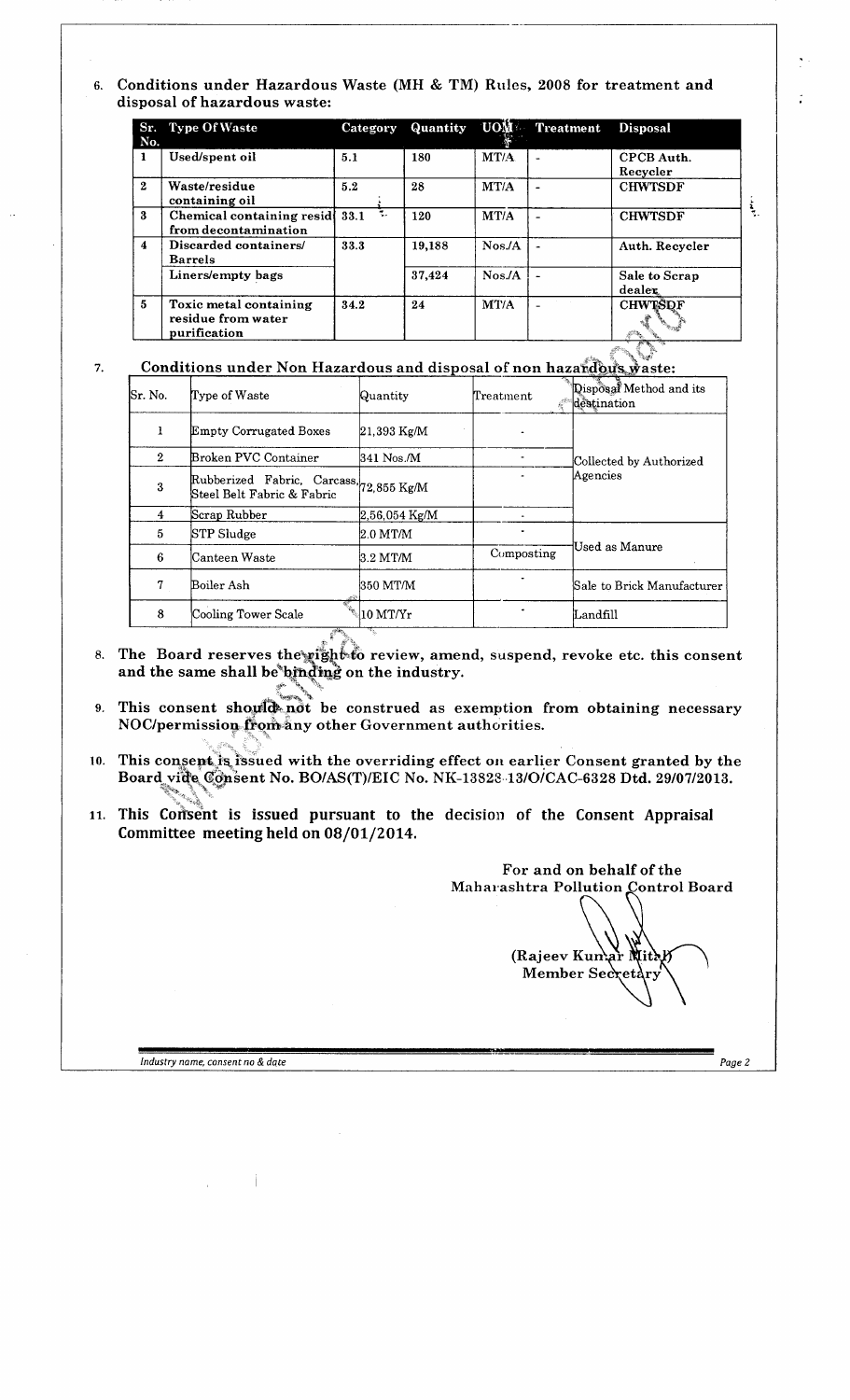| Sr.<br>No.     | Amount(Rs.)                                                                                                    | DD. No.     | Date                           | )rawn On                                                                                                                                                                                                                                                                                                                                                            |
|----------------|----------------------------------------------------------------------------------------------------------------|-------------|--------------------------------|---------------------------------------------------------------------------------------------------------------------------------------------------------------------------------------------------------------------------------------------------------------------------------------------------------------------------------------------------------------------|
| 1              | 12,39,200/-                                                                                                    | 020172      | 26/03/2013                     | <b>ICICI Bank</b>                                                                                                                                                                                                                                                                                                                                                   |
| $\overline{2}$ | $5,000/-$                                                                                                      | 020171      | 26/03/2013                     | <b>ICICI Bank</b>                                                                                                                                                                                                                                                                                                                                                   |
|                | next renewal of Consent to Operate.                                                                            |             |                                | The balance fees of Rs. $\sqrt{2}2.866$ with the Board will be considered at the time of                                                                                                                                                                                                                                                                            |
| Copy to:       | 2. Chief Accounts Officer, MPCB, Mumbai.<br>3. CC/CAC desk-for record & website updation purpeses.             |             |                                | 1. Regional Officer-Nashik and Sub-Regional Officer-Nashik, MPCB, Nashik.<br>They are directed to ensure the compliance of the consent conditions.                                                                                                                                                                                                                  |
|                |                                                                                                                |             |                                |                                                                                                                                                                                                                                                                                                                                                                     |
|                |                                                                                                                |             | Schedule-I                     |                                                                                                                                                                                                                                                                                                                                                                     |
|                | Terms & conditions for compliance of Water Pollution Control:                                                  |             |                                |                                                                                                                                                                                                                                                                                                                                                                     |
|                |                                                                                                                |             |                                | 1) A] As per your application, you have provided the Oil & Grease skimmer for treatment<br>of industrial effluent. After skimming, effluent is sent to STP for further treatment.<br>B] The Applicant shall operate the effluent treatment plant (ETP) to treat the trade<br>effluent so as to achieve the following standards, prescribed by the Board or under EP |
|                | Sr No. Parameters                                                                                              |             | Standards as per EP            | Act, 1986 and Rules made there under from time to time, whichever is stringent.<br><b>Standards prescribed by Board</b>                                                                                                                                                                                                                                             |
|                |                                                                                                                | Act,1986    |                                | an Santa B<br>(If any)                                                                                                                                                                                                                                                                                                                                              |
|                | I. Compulsory                                                                                                  |             | Limiting Concentration in      | Limiting Concentration in mg/l,                                                                                                                                                                                                                                                                                                                                     |
|                | Parameters                                                                                                     |             | mg/l, except for pH            | except for pH                                                                                                                                                                                                                                                                                                                                                       |
| 01             | pH                                                                                                             | $6.0 - 8.5$ |                                |                                                                                                                                                                                                                                                                                                                                                                     |
| 02             | Oil & Grease                                                                                                   | 10          |                                |                                                                                                                                                                                                                                                                                                                                                                     |
| 03             | BOD (3 days 27oC)                                                                                              | 100         |                                |                                                                                                                                                                                                                                                                                                                                                                     |
| 04             | Total Dissolved Solids $\sqrt[p]{2100}$                                                                        |             |                                |                                                                                                                                                                                                                                                                                                                                                                     |
|                | II Additional<br>Parameters                                                                                    |             |                                |                                                                                                                                                                                                                                                                                                                                                                     |
| 05             | Suspended Solids**                                                                                             | 100         |                                |                                                                                                                                                                                                                                                                                                                                                                     |
| 06             | <b>COD</b>                                                                                                     | $250 -$     |                                |                                                                                                                                                                                                                                                                                                                                                                     |
| 07             | Chloride*                                                                                                      | 600         |                                |                                                                                                                                                                                                                                                                                                                                                                     |
| 08             | .<br>Sulphare,                                                                                                 | 1000        |                                |                                                                                                                                                                                                                                                                                                                                                                     |
|                | &gardening (125 CMD).<br>with the design capacity of 400 CMD.                                                  |             |                                | C) The treated effluent shall be recycled 100 % for flushing (75 CMD), cooling (200 CMD)<br>A] As per your consent application, you have provided the sewage treatment system                                                                                                                                                                                       |
|                | under from time to time, whichever is stringent.<br><b>Suspended Solids.</b><br>(1)<br>(2)<br>BOD 3 days 27oC. |             | Not to exceed<br>Not to exceed | B] The Applicant shall operate the sewage treatment system to treat the sewage so as to<br>achieve the following standards/ prescribed under EP Act, 1986 and Rules made there<br>100<br>$mg/l$ .<br>100<br>$mg/l$ .                                                                                                                                                |
|                | applicable.                                                                                                    |             |                                | C] In case the treatment system is combined for trade effluent and sewage then the<br>standards and disposal path prescribed at Sr. No.1 B & C of schedule I shall be                                                                                                                                                                                               |
|                | Industry name, consent no & date                                                                               |             |                                | Page 3                                                                                                                                                                                                                                                                                                                                                              |
|                |                                                                                                                |             | .)                             |                                                                                                                                                                                                                                                                                                                                                                     |

 $\hat{f}$  and  $\hat{f}$  is a set of the maximal polarization of the set of  $\hat{f}$  and  $\hat{f}$  are  $\hat{f}$ 

 $\mathcal{L}^{\text{max}}_{\text{max}}$  and  $\mathcal{L}^{\text{max}}_{\text{max}}$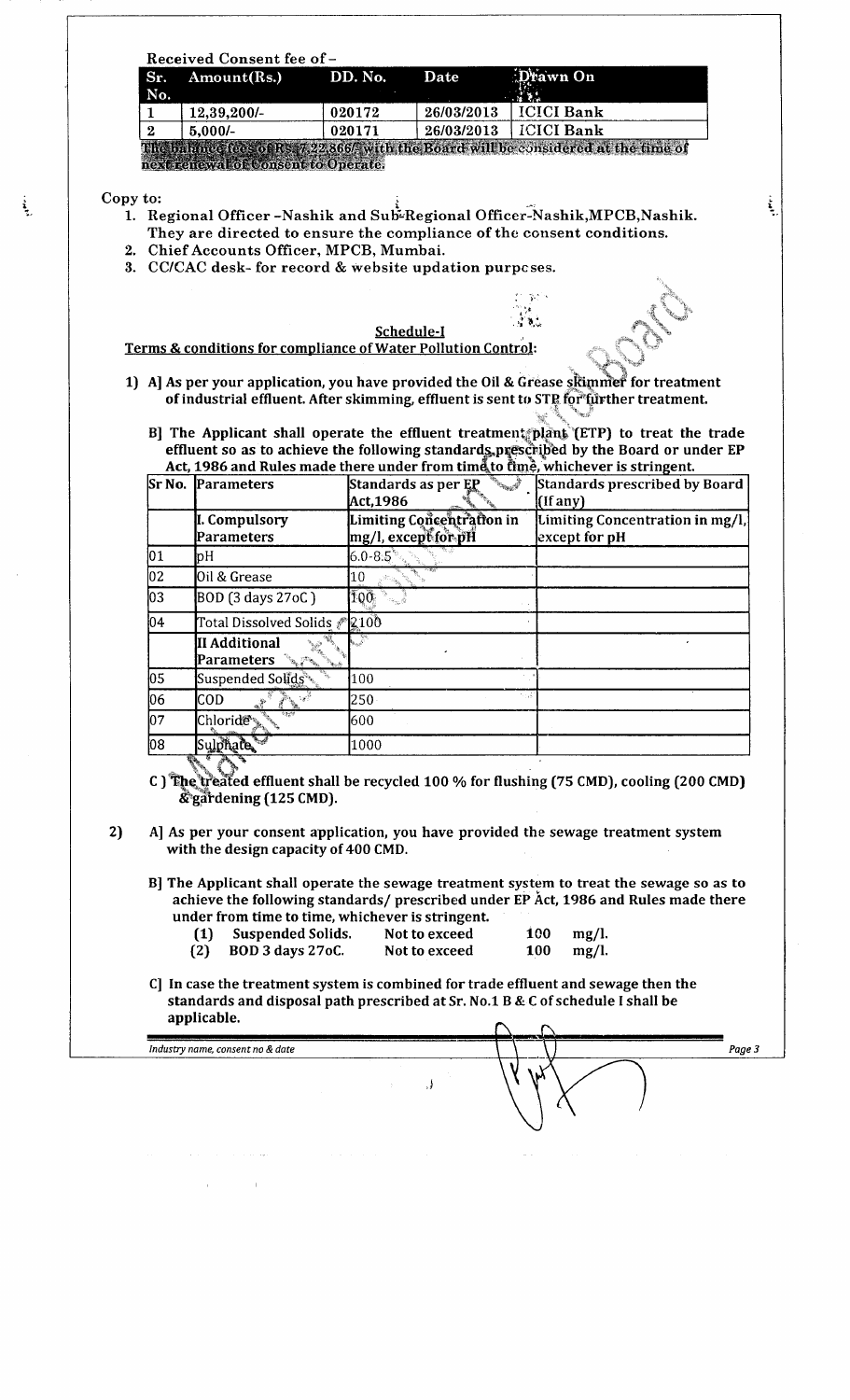- 3) The Board reserves its rights to review plans, specifications or other data relating to plant setup for the treatment of waterworks for the purification thereof & the system for the disposal of sewage or trade effluent or in connection with the grant of any consent conditions. The Applicant shall obtain prior consent of the Board to take steps to establish the unit or establish any treatment and disposal system or and extension or addition thereto.
- 4) The industry shall ensure replacement of pollution control system or its parts after expiry pf its expected life as defined by manufacturer so as to ensure the compliance of standards and safety of the operation thereof.
- 5) The Applicant shall comply with the provisions of the Water (Prevention & Control of Pollution) Cess Act, 1977 and as amended, by installing water meters, filing water cess returns in Form-1 and other provisions as contained in the said act.

|    | Sr. no. Purpose for water consumed                                                                   | Water consumption<br>quantity (CMD) |
|----|------------------------------------------------------------------------------------------------------|-------------------------------------|
| 1. | Industrial Cooling, spraying in mine pits or boiler<br>feed                                          | 900                                 |
| 2. | Domestic purpose                                                                                     | 400                                 |
| 3. | Processing whereby water gets polluted &<br>pollutants are easily biodegradable                      |                                     |
| 4. | Processing whereby water gets polluted &<br>pollutants are not easily biodegradable and are<br>toxic |                                     |

6) The Applicant shall provide Specific Water Pollution control system as per the conditions of EP Act, 1986 and rule made there under from time to time / Environmental Clearance / CREP guidelines.

## Schedule-II

Terms & conditions for compliance of. Air Pollution Control:

1. As per your application, you have proposed to install/ provided the Air pollution control (APC)system and also proposed to erect / erected following stack (s) and to observe the following fuel pattern-

| Sr.<br>No.                                                 | <b>Stack Attached</b><br>To     | APC<br>System             | Mtrs.                | Height in Type of Fuel             | Quantity & $S_{0}$<br>UoM     |                          | SO <sub>2</sub><br>Kg/Dav |
|------------------------------------------------------------|---------------------------------|---------------------------|----------------------|------------------------------------|-------------------------------|--------------------------|---------------------------|
| 1                                                          | Carbone, Mixing<br>Section 2    | 4-Nos. Dust<br>Collectors | 1-mtr.<br>above roof | $\bullet$                          |                               | $\overline{\phantom{a}}$ | $\bullet$                 |
| $\overline{2}$<br>勲                                        | Spray Booth                     |                           | 1-mtr.<br>above roof | $\tilde{\phantom{a}}$              | $\ddot{\phantom{0}}$          | $\tilde{\phantom{a}}$    | $\bullet$                 |
| $3_{\circ}$<br>$\mathcal{F}_{\mathcal{D}_{\mathcal{D}}}$ . | Boiler-I<br>$\sim$ (16 MT/day)  | Dust<br>Collector&        | 30.5                 | FO.                                | $600$ Lt/hr                   | 4.5                      | 1134                      |
| 4                                                          | $Boiler-II$<br>(12 M T/day)     | Bag filter                | 30.5                 | Briquettes/<br>Briquettes+<br>Coal | 25 TPD/<br>$20$ TPD+<br>5 TPD | 0.2/<br>$0.2 +$<br>0.7   | 100/<br>130               |
| 5                                                          | Boiler-III<br>$(16$ MT/day)     |                           | 55                   | FO                                 | $565$ Lt/hr                   | 4.5                      | 1068                      |
| 6                                                          | Boiler-IV<br>(22 M T/day)       |                           | 55                   | Briquettes/<br>Briquettes+<br>Coal | 105 TPD/<br>84 TPD+<br>21 TPD | 0.2/<br>$0.2 +$<br>0.7   | 420/<br>546               |
| $\overline{7}$                                             | D.G.Set<br>$(1720 \text{ KVA})$ | $\overline{a}$            | 7.3                  | Diesel                             | $0.33$ Kl/day                 | 1.0                      | 5.775                     |
| 8                                                          | D.G.Set<br>$(860$ KVA)          | $\bullet$                 | 9.4                  | Diesel                             | $0.33$ Kl/day                 | 1.0                      | 5.775                     |
| 9                                                          | D.G.Set<br>(310 KVA)            | $\blacksquare$            | 7.6                  | Diesel                             | $0.4$ Kl/day                  | 1.0                      | 7.0                       |
| 10                                                         | D.G.Set<br>(125 KVA)            | $\ddot{\phantom{0}}$      | 7.6                  | Diesel                             | $0.33$ Kl/day                 | 1.0                      | 5.775                     |

*Industry name, consent no & date \ 4*

Page 4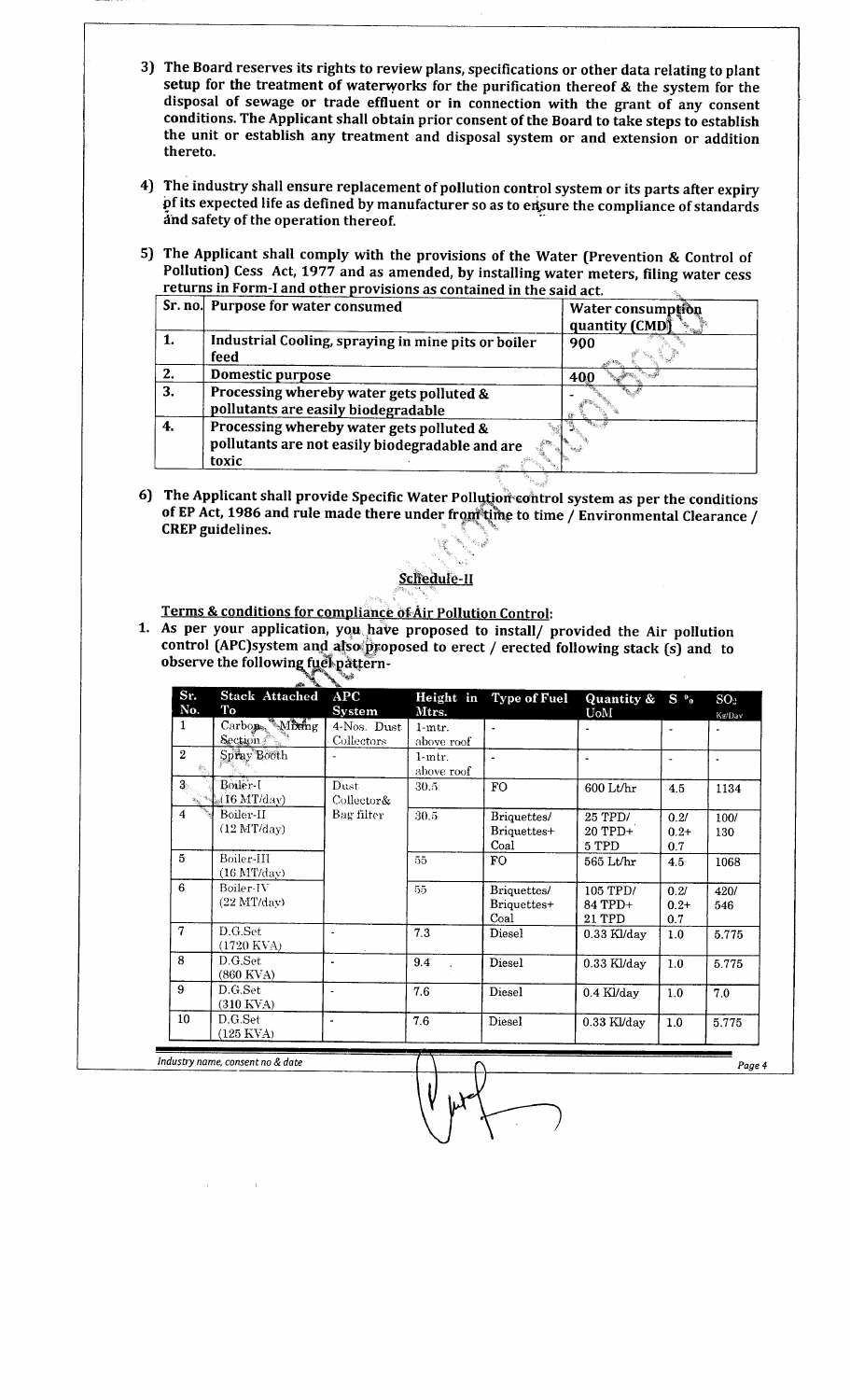- 2. **The Applicant shall provide Specific Air Pollution control equipments as per the conditions of EP Act, 1986 and rule made there under from time to time / Environmental Clearance / CREP guidelines.**
- 3. **The applicant shall operate and maintain above mentioned air pollution control system, so as to achieve the level of pollutants to the following standards:**

| Particulate<br>matter | Not to exceed | $150 \text{ mg}/\text{Nm}^3$ . |  |
|-----------------------|---------------|--------------------------------|--|
| $SO_2$ Process        | Not to exceed | $-$ mg/Nm <sup>3</sup>         |  |

- **4. The Applicant shall obtain necessary prior permission for providing additional control equipment with necessary specifications and operation thereof or alteration or replacemenalteration well before its life come to an end or erection of new pollution**<br>control equipment.
- 5. The Board reserves its rights to vary all or any of the condition in the consent if due to any technological improvement or otherwise such variation (including the change of any control equipment, other in whole or in part is necessary).

## **Schedule-Ill Details of Bank Guarantees**

| Sr. | Consent                 | Amt of BG           | Submission | Purpose of BG                                               | <b>Compliance</b> | Validity   |
|-----|-------------------------|---------------------|------------|-------------------------------------------------------------|-------------------|------------|
| No. | $(C \text{ to } E/O/R)$ | Imposed             | Period     |                                                             | Period            | Date       |
|     |                         | <b>Rs. 5.0 Lakh</b> |            | Towards<br>compliance<br>оf<br>interimedirection conditions |                   | 30/09/2013 |

**The applicant shall extend validity of the existing Bank Guarantee of Rs. 5.0 Lakh after expiry for the period upto 31/07/2014 towards O&M of pollution controfsysfceni**

## <u>Schedule-IV</u>

- **General Conditions:**
- 1) The applicant shall provide facility for collection of environmental samples and samples of trade and sewage effluents, air emissions and hazardous waste to the Board staff at the terminal or designated points and shall pay to the Board for the services rendered in this behalf.
- 2) Industry should monitor effluent quality, stack emissions and ambient air quality monthly<sub>s</sub>,
- 3) The applicant shall provide ports in the chimney/(s) and facilities such as ladder, platoring etc. for monitoring the air emissions and the same shall be open for to the chimney(s) vents attached to various sources of emission shall be designated by numbers such as S-1, S-2, etc. and these shall be painted/ displayed to facilitate identification.
- 4) Whenever due to any accident or other unforeseen act or even, such emissions occur or is apprehended to occur in excess of standards laid down, such information shall be forthwith Reported to Board, concerned Police Station, office of Directorate of Health Services, Department of Explosives, Inspectorate of Factories and Local Body. In case of failure of pollution control equipments, the production process connected to it shall be stopped.
- 5) The applicant shall provide an alternate electric power source sufficient to operate all pollution control facilities installed to maintain compliance with the terms and conditions of the consent. In the absence, the applicant shall stop, reduce or otherwise, control production to abide by terms and conditions of this consent.
- 6) The firm shall submit to this office, the 30th day of September every year , the Environmental Statement Report for the financial year ending 31st March in the

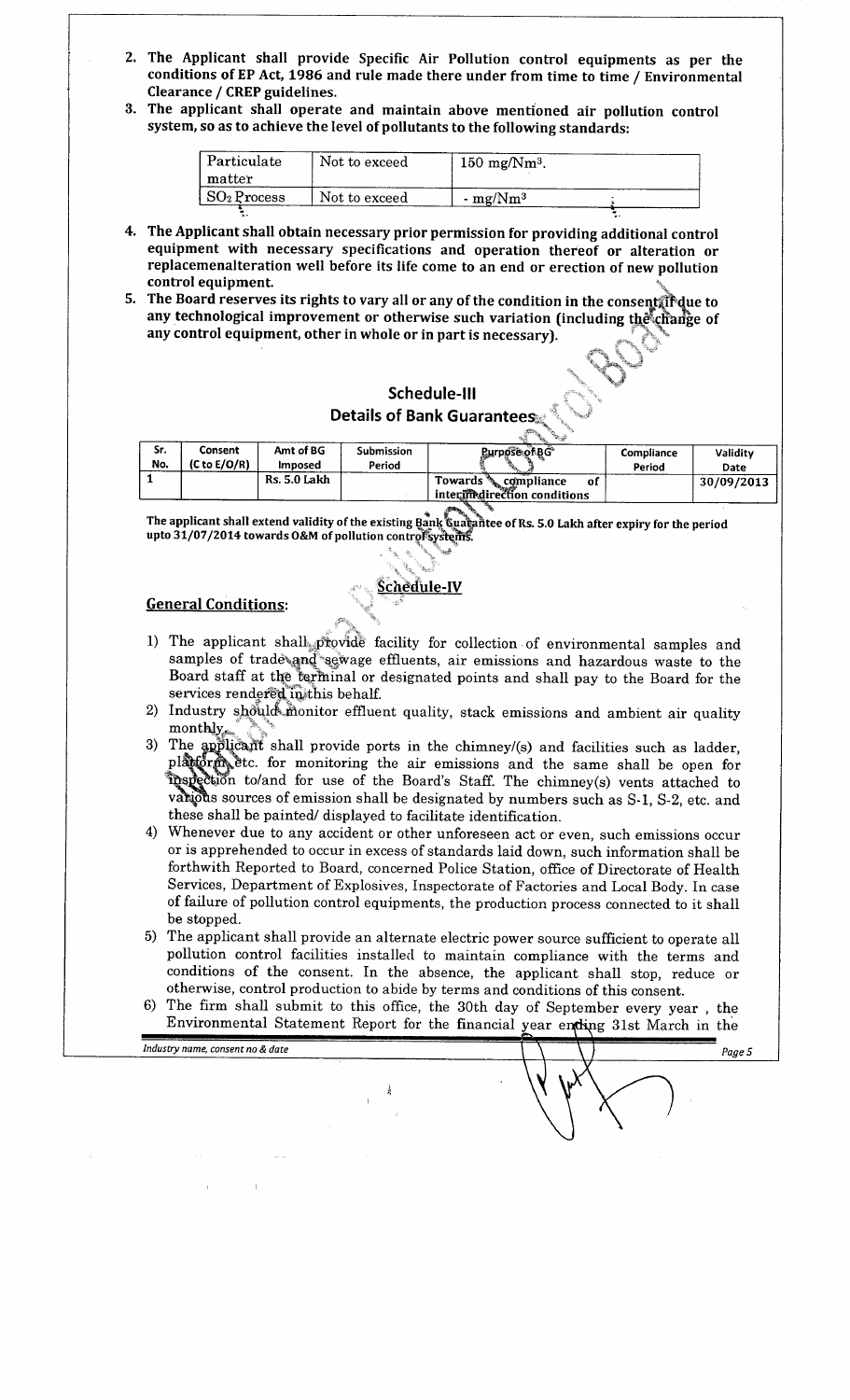prescribed Form-V as per the provisions of rule  $14 \times 10^{-10}$ (Second Amendment) Rules, 1992.

- $7$ ) The industry shall recycle/reprocess/reuse/recover Hazardous Waster as per the set of  $\sim$ provision contain in the HWM H&TM) Rules 2009, which can be the recycled/processed/reused/recovered and only waste which  $\alpha$  can be increased to be included shall have included shall have to be included shall have to be included shall have to be included the shall have to be included go to incineration and waste which can be used for land filling and filling and filling and filling and filling and filling and filling and filling and filling and filling and filling and filling and filling and filling an recycled/reprocessed etc should go for that purpose, in all impact on a cannot be incineration and landfill site/environment.
- incineration and landfill site/environment.<br>8) The industry should comply with the Hazardous Waste (M,H & TM) Rules, 2008 and submit the Annual Returns as per Rule 5(6) & 22(2) of Hazarsous Waste (M,H & TM) Rules, 2008 for the preceding year April to March in Form-IV by 30th July 30th July 30th July 30th June of the every <sup>r</sup>ear.
- $9)$  An inspection book shall be opened and made available to the Board's  $\alpha$ their visit to the applicant.  $\overline{0}$ ) The applicant shall make an application for renewal  $\overline{6}$  denotes the consent at Jeas
- before the date of the expiry of the consent  $\mathbf{a}$  is  $\mathbf{b}$  expiry of the consent. before the date of the expiry of the consent.<br>11) Industry shall strictly comply with the Water (P&CP) Act, 1974, Air $(P$ CP) Act, 1981
- and Environmental Protection Act, 1986 and industry specific standard under EP Rules 1986 which are available on MPCB website(www.mpch.govin).
- 12) The industry should comply with the Hazardous Waste ( $M_{*}$  $H_{*}^{*}$ & TM) Rules, 2008 and submit the Annual Returns as per Rule 5(6) & 22(2) of Haj $\frac{1}{2}$  W. W.  $\frac{1}{2}$  of H.A. and  $\frac{1}{2}$ where the find including as per fittie 5(6)  $\alpha$  22(2) of Hazardous Wastes (M, H & TM)<br>'ules, 2008 for the preceding year April to March in Form-IV by 30<sup>th</sup> June of every<br>ear.
- year.<br>13) The industry shall constitute an Environmental cell with qualified  $\text{aff/personnel/asency}$  to see the day to day compliance of cell with qualified nvironment Protection.
- Environment Protection.<br>14) Separate drainage system shall be provided for collection of trade and sewage effluents. Terminal manholes shall be provided at the end of the collection system with arrangement for measuring the flow. No effluent shall be admitted in the proximate the terminal manholes. No effluent shall be admitted in the interest contract the terminal manholes. No  $\alpha$ of the contraction of the equipment mannones. P
- $\sim$  15  $\sim$  15  $\sim$  15  $\sim$  0.100  $\mu$  and to method system.  $t_{\rm eff}$  is the effluents from the factory.
- the effluents from the factory.  $\frac{16}{16}$  is separate meter showing the consumption of energy for operation of domestic and industrial effluent tractment plants and plants are procontrol system. A register showing consumption of chemical shall different shall use  $\frac{1}{2}$  of the treatment shall shall different shall used for the treatment shall different shall different shall use that the treatme control system. A register showing consumption of chemicals used for treatment shall 17) Conditions for  $\mathbf{D}$ et Set
- - $\frac{1}{2}$  Noise from the D.G. Set should be controlled by providing  $\frac{1}{2}$  $\sum_{k=1}^{\infty}$  of  $\sum_{k=1}^{\infty}$  is  $\sum_{k=1}^{\infty}$ .  $\sum_{k=1}^{\infty}$ by use the room acoustically.<br>b) Industry' should provide acoustic enclosure for control of noise. The acoustic
	- $\epsilon$ nclosure/ acoustic treatment of the room should be designed for minimum 25 dB (A) insertion loss or for meeting the ambient noise standards, which will be discussed to  $25 dB$  $\epsilon$  is the side. A suitable exhaust muffler with insertion loss  $\epsilon$  or 1D (A) shall also defined as  $\epsilon$  $\frac{1}{2}$  be provided. The measurement of insertion loss  $\frac{1}{2}$  at different points at different points at  $\frac{1}{2}$  at  $\frac{1}{2}$  at  $\frac{1}{2}$  at  $\frac{1}{2}$  at  $\frac{1}{2}$  at  $\frac{1}{2}$  at  $\frac{1}{2}$  at  $\frac{1}{2}$  at  $\frac{1}{2$ processes. The measurement of insertion loss will be done
	- construction is a coussider enclosure/100m and then average.<br>Industry should make efforts to bring down noise level due to DG settings where it is not a make enours to oring down noise level due to DG set, outside dustrial premises, within ambient poise requirement of industrial premises, within ambient noise requirements by proper sitting and control measures.  $\frac{1}{2}$  Installation of DG Set must be strictly in compliance with recommendations of DG  $\frac{1}{2}$
	- en manufacturer.<br>Limanufacturer Set manufacturer.<br>
	e) A proper routine and preventive maintenance procedure for DG set should be set
	- and followed in consultation with the DG manufacturer which would help to prevent noise levels of DG set from deteriorating with use
	- f) D.G. Set shall be operated only in case of power failure.